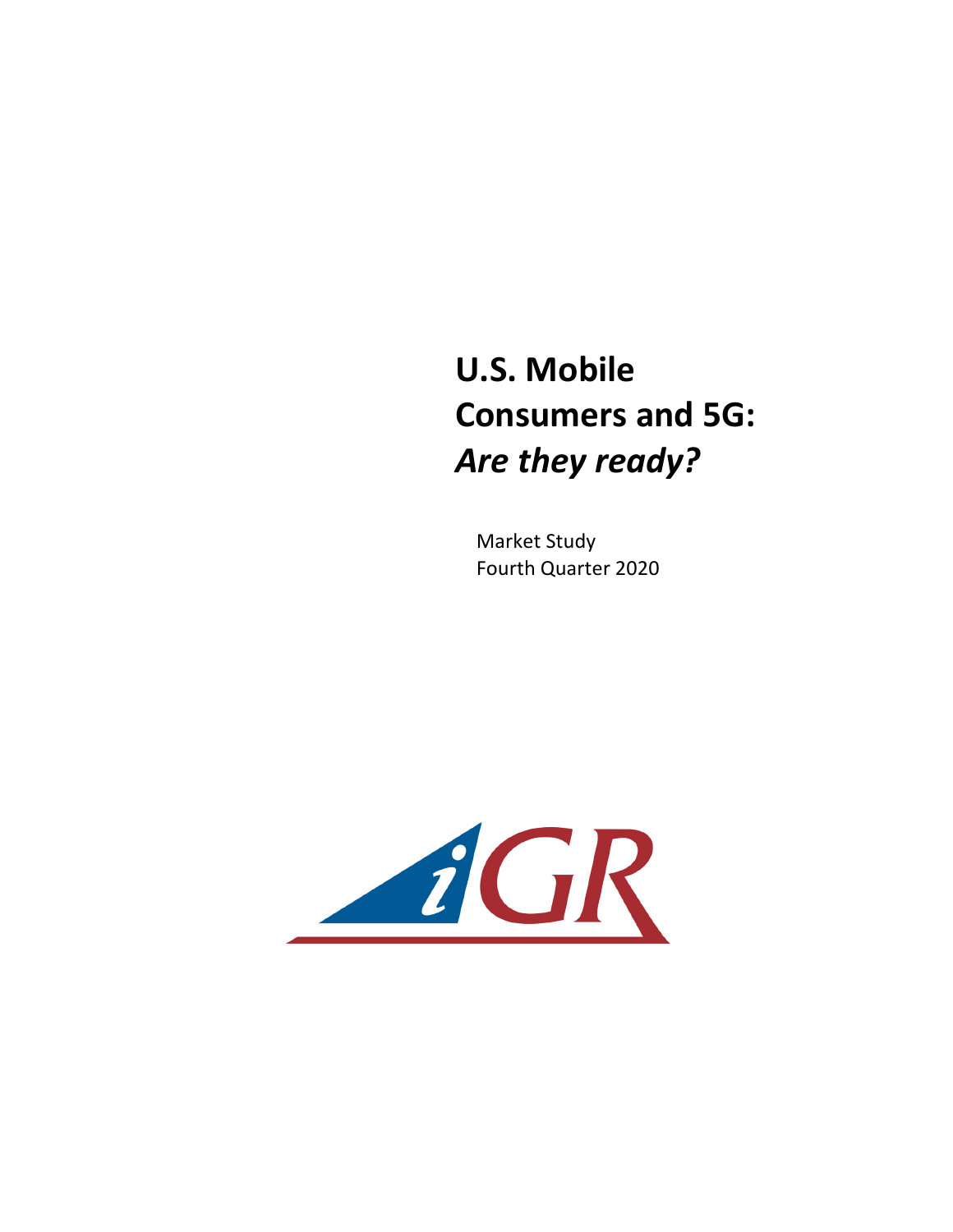

## **U.S. Mobile Consumers and 5G:** Are they ready?

Market Study

Published Fourth Quarter 2020 Version 1.0 Report Number: 04Q2020-02

*iG*R 12400 W. Hwy 71 Suite 350 PMB 341 Austin TX 78738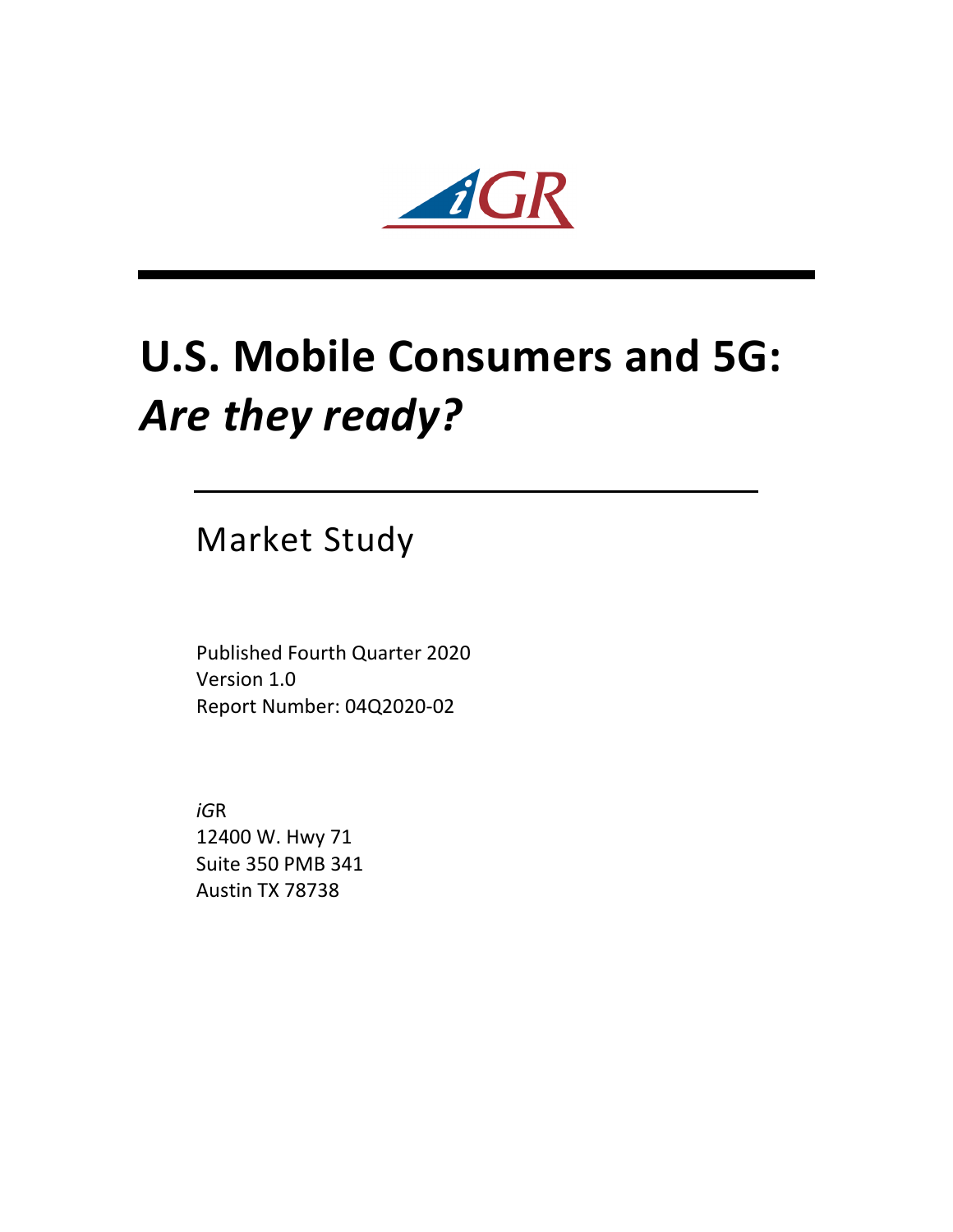## **Table of Contents**

| Figure 2: 5G Awareness - Aware and Very Aware, by Mobile Operator  9                                                                                                                                                                                                                                                                                                                                                                                                                                                                                                                                                                                                                                                                                                                                                                                                                           |
|------------------------------------------------------------------------------------------------------------------------------------------------------------------------------------------------------------------------------------------------------------------------------------------------------------------------------------------------------------------------------------------------------------------------------------------------------------------------------------------------------------------------------------------------------------------------------------------------------------------------------------------------------------------------------------------------------------------------------------------------------------------------------------------------------------------------------------------------------------------------------------------------|
|                                                                                                                                                                                                                                                                                                                                                                                                                                                                                                                                                                                                                                                                                                                                                                                                                                                                                                |
|                                                                                                                                                                                                                                                                                                                                                                                                                                                                                                                                                                                                                                                                                                                                                                                                                                                                                                |
|                                                                                                                                                                                                                                                                                                                                                                                                                                                                                                                                                                                                                                                                                                                                                                                                                                                                                                |
|                                                                                                                                                                                                                                                                                                                                                                                                                                                                                                                                                                                                                                                                                                                                                                                                                                                                                                |
|                                                                                                                                                                                                                                                                                                                                                                                                                                                                                                                                                                                                                                                                                                                                                                                                                                                                                                |
|                                                                                                                                                                                                                                                                                                                                                                                                                                                                                                                                                                                                                                                                                                                                                                                                                                                                                                |
|                                                                                                                                                                                                                                                                                                                                                                                                                                                                                                                                                                                                                                                                                                                                                                                                                                                                                                |
|                                                                                                                                                                                                                                                                                                                                                                                                                                                                                                                                                                                                                                                                                                                                                                                                                                                                                                |
| Table 6: Perception of U.S. Mobile Operators' 5G Networks - AT&T Only 15                                                                                                                                                                                                                                                                                                                                                                                                                                                                                                                                                                                                                                                                                                                                                                                                                       |
| Figure 6: Perception of U.S. Mobile Operators' 5G Networks - AT&T Only15                                                                                                                                                                                                                                                                                                                                                                                                                                                                                                                                                                                                                                                                                                                                                                                                                       |
| Table 7: Perception of U.S. Mobile Operators' 5G Networks - T-Mobile Only 15                                                                                                                                                                                                                                                                                                                                                                                                                                                                                                                                                                                                                                                                                                                                                                                                                   |
| Figure 7: Perception of U.S. Mobile Operators' 5G Networks - T-Mobile Only  16                                                                                                                                                                                                                                                                                                                                                                                                                                                                                                                                                                                                                                                                                                                                                                                                                 |
| Table 8: Perception of U.S. Mobile Operators' 5G Networks - Verizon Wireless Only16                                                                                                                                                                                                                                                                                                                                                                                                                                                                                                                                                                                                                                                                                                                                                                                                            |
| Figure 8: Perception of U.S. Mobile Operators' 5G Networks - Verizon Wireless Only 17                                                                                                                                                                                                                                                                                                                                                                                                                                                                                                                                                                                                                                                                                                                                                                                                          |
| Table 9: Perception of U.S. Mobile Operators' 5G Networks - Other Mobile Operators Only                                                                                                                                                                                                                                                                                                                                                                                                                                                                                                                                                                                                                                                                                                                                                                                                        |
| Figure 9: Perception of U.S. Mobile Operators' 5G Networks - Other Mobile Operators Only                                                                                                                                                                                                                                                                                                                                                                                                                                                                                                                                                                                                                                                                                                                                                                                                       |
|                                                                                                                                                                                                                                                                                                                                                                                                                                                                                                                                                                                                                                                                                                                                                                                                                                                                                                |
|                                                                                                                                                                                                                                                                                                                                                                                                                                                                                                                                                                                                                                                                                                                                                                                                                                                                                                |
|                                                                                                                                                                                                                                                                                                                                                                                                                                                                                                                                                                                                                                                                                                                                                                                                                                                                                                |
| Quoting information from an iGillottResearch publication: external - any iGillottResearch information that is to be used in press releases, sales<br>presentations, marketing materials, advertising, or promotional materials requires prior written approval from iGillottResearch. iGillottResearch<br>reserves the right to deny approval of external usage for any reason. Internal-quoting individual sentences and paragraphs for use in your<br>company's internal communications activities does not require permission from iGillottResearch. The use of large portions or the reproduction of<br>any iGillottResearch document in its entirety does require prior written approval and may have some financial implications.<br>Copyright © 2020 iGillottResearch, Inc. Reproduction is forbidden unless authorized.<br>FOR INFORMATION PLEASE CONTACT IAIN GILLOTT (512) 263-5682. |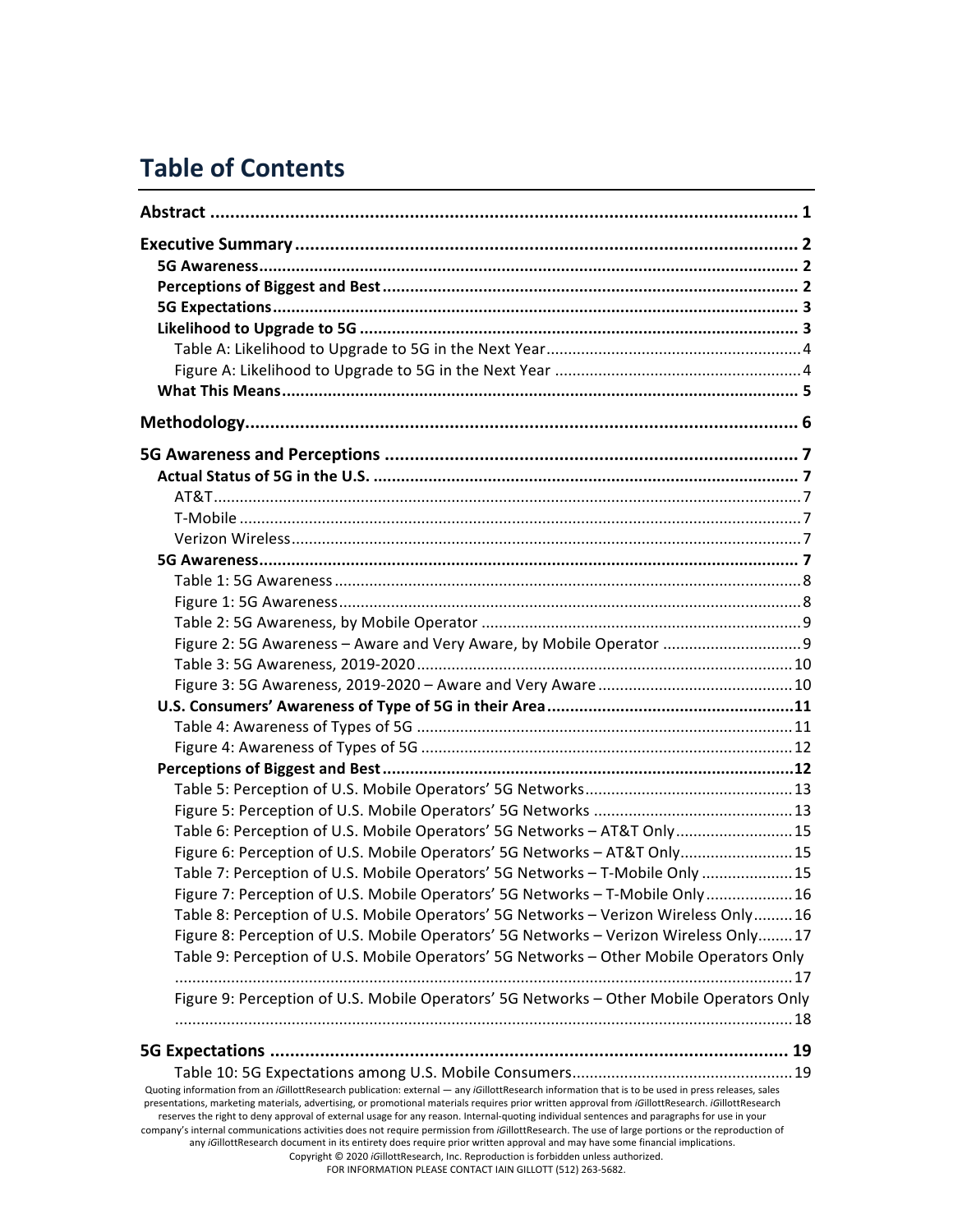| Figure 13: Reasons to Upgrade to 5G with Current Mobile Operator 24   |  |
|-----------------------------------------------------------------------|--|
| Table 14: Reasons to Upgrade to 5G with Different Mobile Operator 25  |  |
| Figure 14: Reasons to Upgrade to 5G with Different Mobile Operator 26 |  |
|                                                                       |  |
|                                                                       |  |
|                                                                       |  |
|                                                                       |  |
|                                                                       |  |
|                                                                       |  |
|                                                                       |  |
|                                                                       |  |
|                                                                       |  |
|                                                                       |  |
|                                                                       |  |
|                                                                       |  |
|                                                                       |  |
|                                                                       |  |
|                                                                       |  |
|                                                                       |  |
|                                                                       |  |
|                                                                       |  |
|                                                                       |  |
|                                                                       |  |
|                                                                       |  |
|                                                                       |  |
|                                                                       |  |
|                                                                       |  |
|                                                                       |  |
|                                                                       |  |
|                                                                       |  |
|                                                                       |  |
|                                                                       |  |
|                                                                       |  |
|                                                                       |  |
|                                                                       |  |
|                                                                       |  |
|                                                                       |  |

Quoting information from an *iGillottResearch publication: external — any <i>iGillottResearch* information that is to be used in press releases, sales presentations, marketing materials, advertising, or promotional materials requires prior written approval from *iG*illottResearch. *iGillottResearch* reserves the right to deny approval of external usage for any reason. Internal-quoting individual sentences and paragraphs for use in your company's internal communications activities does not require permission from *iG*illottResearch. The use of large portions or the reproduction of any iGillottResearch document in its entirety does require prior written approval and may have some financial implications. Copyright © 2020 *iGillottResearch, Inc. Reproduction* is forbidden unless authorized.

FOR INFORMATION PLEASE CONTACT IAIN GILLOTT (512) 263-5682.